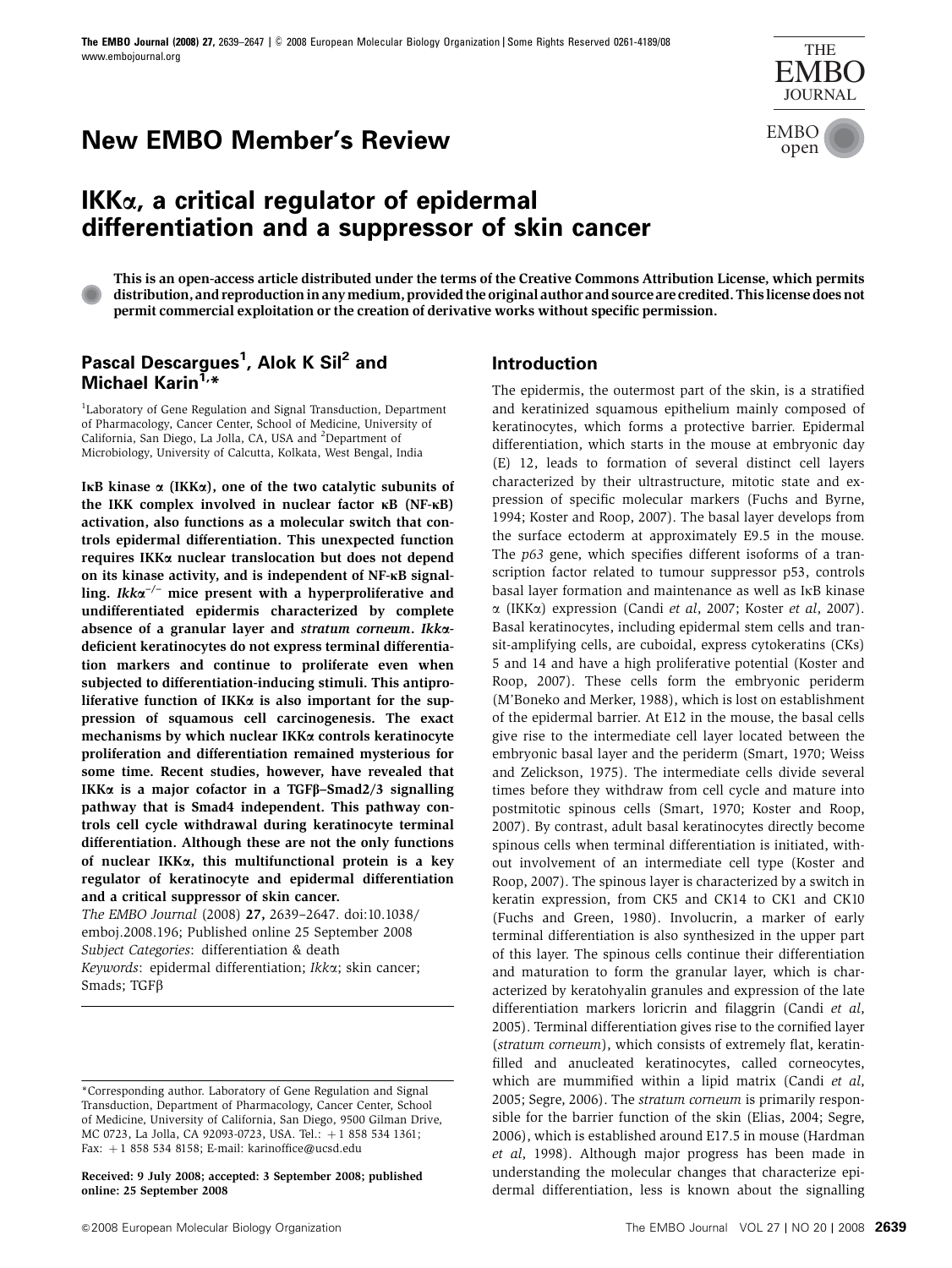pathways that control these events. Here, we provide an overview of the current understanding of the central function of IKK $\alpha$  in the control of epidermal differentiation, homoeostasis and tumorigenesis.

## **Defective epidermal morphogenesis in Ikk**a**-deficient mice**

The oligomeric IKK complex is composed of two catalytic subunits, IKK $\alpha$  and IKK $\beta$  ([DiDonato](#page-6-0) et al, 1997; [Mercurio](#page-7-0) et al[, 1997;](#page-7-0) [Woronicz](#page-8-0) et al, 1997; Zandi et al[, 1997\)](#page-8-0), and a regulatory subunit named IKK $\gamma$  or NEMO (nuclear factor  $\kappa$ B (NF-kB) essential modulator) [\(Rothwarf](#page-7-0) et al, 1998; [Yamaoka](#page-8-0) et al[, 1998](#page-8-0)). This complex is the key mediator of NF-kB activation in response to proinflammatory and innate im-mune challenges [\(Rothwarf](#page-7-0) et al, 1998). Although IKK $\alpha$  and IKK $\beta$  share considerable sequence identity, it is IKK $\beta$  that usually serves the more critical function in the activation of classical NF-kB signalling [\(Tanaka](#page-8-0) et al, 1999; Li [et al](#page-7-0), [1999b, c\)](#page-7-0). To determine the unique functions of IKK $\alpha$ , several groups have disrupted the  $Ikk\alpha$  locus in mice and were surprised to find that it has an essential function in epidermal differentiation and morphogenesis (Hu et al[, 1999](#page-7-0); Li [et al](#page-7-0), [1999a;](#page-7-0) [Takeda](#page-8-0) et al, 1999). Newborn Ikk $\alpha^{-/-}$  mice present with multiple morphological defects, including shiny and translucent skin, absence of erupted whiskers, shortened limbs and truncated snout and tail (Figure 1) (Hu [et al](#page-7-0), [1999](#page-7-0); [Takeda](#page-8-0) et al, 1999; [Yoshida](#page-8-0) et al, 2000). These mice develop to term but die shortly after birth, probably as a consequence of a major skin barrier defect that results in severe dehydration.

The  $Ikk\alpha^{-/-}$  epidermis is characterized by the presence of basal and suprabasal layers, both in a highly proliferative state, and complete absence of the granular and the cornified layers [\(Figure 2A](#page-2-0)) (Hu et al[, 1999;](#page-7-0) [Takeda](#page-8-0) et al, 1999). At the molecular level, these anomalies are characterized by the expression of CK5 and CK14 as well as proliferating cell markers, such as CK6, PCNA (proliferating cell nuclear antigen) and Ki67 in basal and suprabasal layers (Hu et al[, 1999;](#page-7-0) [Takeda](#page-8-0) et al, 1999). In contrast, CK1 and CK10 are appropriately expressed in the first suprabasal layers of the  $Ikk\alpha^{-/-}$ epidermis (Hu et al[, 1999](#page-7-0); [Takeda](#page-8-0) et al, 1999). Involucrin is also synthesized in the upper part of the suprabasal layer of

these mice [\(Takeda](#page-8-0) *et al*, 1999), indicating that an early step in the differentiation process still takes place, although late terminal differentiation markers, including loricrin and filaggrin, are not expressed (Hu et al[, 1999](#page-7-0); [Takeda](#page-8-0) et al, 1999) [\(Figure 2B\)](#page-2-0). It was suggested that the highly proliferative suprabasal cells of the  $Ikk\alpha^{-/-}$  epidermis, which express CK1 and CK10, are reminiscent of intermediate cells rather than spinous cells ([Koster and Roop, 2007\)](#page-7-0). Hence, the most critical function of IKKa may be induction of cell cycle exit needed for converting basal and intermediate keratinocytes to spinous cells. When this step fails, all subsequent differentiation states are aborted [\(Figure 3\)](#page-2-0).

## **Nuclear IKK**a **controls terminal differentiation of keratinocytes**

Control of epidermal proliferation and differentiation by IKKa does not involve its protein kinase function and is completely independent from NF- $\kappa$ B activation (Hu *et al*[, 2001](#page-7-0)). Ikk $\alpha^{-/-}$ keratinocytes do not exhibit a primary defect in NF-kB activation (Hu et al[, 1999](#page-7-0); [Takeda](#page-8-0) et al, 1999). In contrast, Ikk $\alpha^{-/-}$  keratinocytes display higher IKK and NF- $\kappa$ B activities than wild-type (WT) cells after incubation with either tumour necrosis factor- $\alpha$  or interleukin-1 (Hu et al[, 2001\)](#page-7-0). The observations that transgenic mice overexpressing a dominant inhibitor of NF- $\kappa$ B function (I $\kappa$ B $\alpha$ M) in the epidermis or mice lacking both RelA and c-Rel display epidermal hyperplasia that does not disrupt terminal differentiation and stratum corneum formation (Seitz et al[, 1998](#page-7-0); [Gugasyan](#page-6-0) et al, 2004; Zhang et al[, 2004\)](#page-8-0), are consistent with the NF-<sub>KB</sub>-independent action of IKKa in the epidermis.

As observed in vivo, isolated  $Ikk\alpha^{-/-}$  keratinocytes are hyperproliferative and do not respond to differentiationinducing signals such as confluence or high  $Ca^{2+}$  (Hu *[et al](#page-7-0)*, [1999, 2001\)](#page-7-0). Ikk $\alpha^{-/-}$  keratinocytes, however, do differentiate in vitro when transduced by an adenovirus expressing a 'kinase-dead' form of IKK $\alpha$ , indicating that the kinase function is dispensable for keratinocyte differentiation (Hu [et al](#page-7-0), [2001\)](#page-7-0). Instead, IKK $\alpha$  needs to enter the nucleus to induce keratinocyte cell cycle arrest and terminal differentiation (Sil et al[, 2004\)](#page-7-0). Nuclear entry depends on a nuclear localization sequence (NLS) within the IKK $\alpha$  kinase domain, the disruption of which prevents the induction of keratinocyte



**Figure 1** Macroscopical presentation of WT and  $Ikk\alpha^{-/-}$  mice.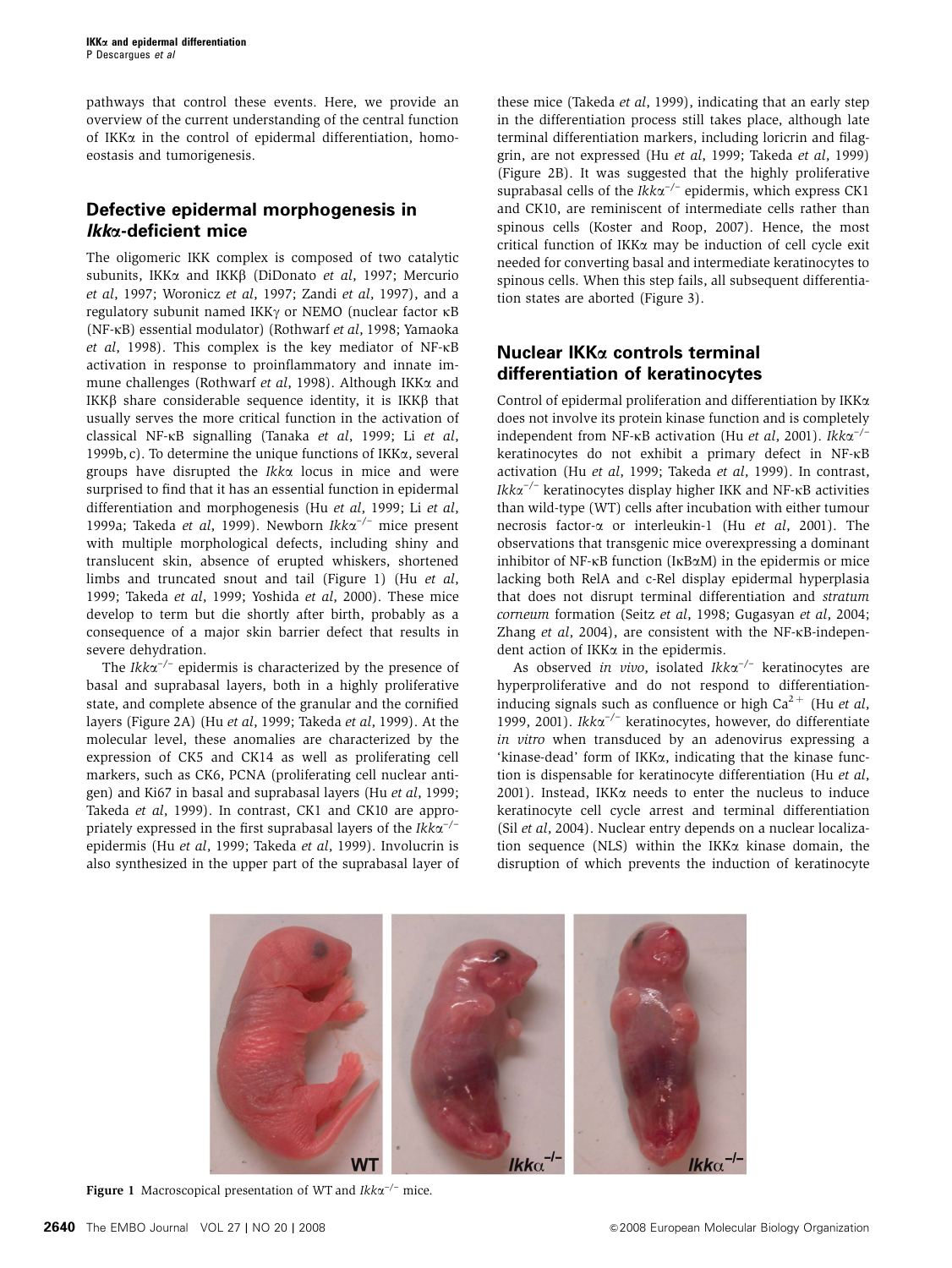<span id="page-2-0"></span>



**Figure 2** (A) Haematoxylin and eosin staining of skin sections from WT and Ikk $\alpha^{-/-}$  mice. (B) Schematic representation of normal and Ikk $\alpha$ deficient epidermis with expression profile of molecular markers of proliferation and differentiation (BL: basal layer; SP: spinous layer; GR: granular layer; SC: *stratum corneum*; hf: hair follicle; de: dermis; magnification  $\times$  100 in (A)).



Figure 3 Schematic representation of epidermal development stages. We propose that the main function of  $IKK\alpha$  is to induce cell cycle exit of intermediate keratinocytes when they mature into spinous cells.

differentiation (Sil et al[, 2004\)](#page-7-0). An NLS is absent from IKK $\beta$ , which cannot substitute for IKKα in keratinocyte differentiation and growth arrest. IKK $\alpha$  is also nuclear in basal and suprabasal cells of the epidermis [\(Descargues](#page-6-0) et al, 2008) and

the oral epithelium [\(Maeda](#page-7-0) et al, 2007), findings that are consistent with the cell culture results.

The function of IKK $\alpha$  in the keratinocyte nucleus is linked to the production of a yet-to-be identified soluble factor or group of factors termed keratinocyte differentiation-inducing factor (kDIF) that can induce the expression of terminal differentiation markers, even in  $Ikk\alpha^{-/-}$  cells (Hu [et al](#page-7-0), [2001\)](#page-7-0). Consistent with the existence of kDIF, transplantation of  $Ikk\alpha^{-/-}$  skin onto the back of immuodeficient WT mice allows the Ikka-deficient epidermis to undergo normal differentiation, suggesting that the requirement for IKK $\alpha$  can be bypassed by factors produced by normal skin (Hu [et al](#page-7-0), [2001\)](#page-7-0). These experiments do not exclude the possibility that another important source of kDIF or similarly acting factors are dermal fibroblasts, which are well known to produce factors that control epidermal morphogenesis [\(Wessells, 1977](#page-8-0)). In support of this hypothesis, a keratinocyte-specific Ikka disruption results in a less severe epidermal differentiation defect with altered skin barrier function than the total Ikka knockout [\(Gareus](#page-6-0) et al, 2007). These results were interpreted to suggest that Ikka functions non-autonomously in the dermis to control epidermal differentiation. However, Ikka-deficient keratinocytes from the epidermalspecific knockout mouse still fail to differentiate in vitro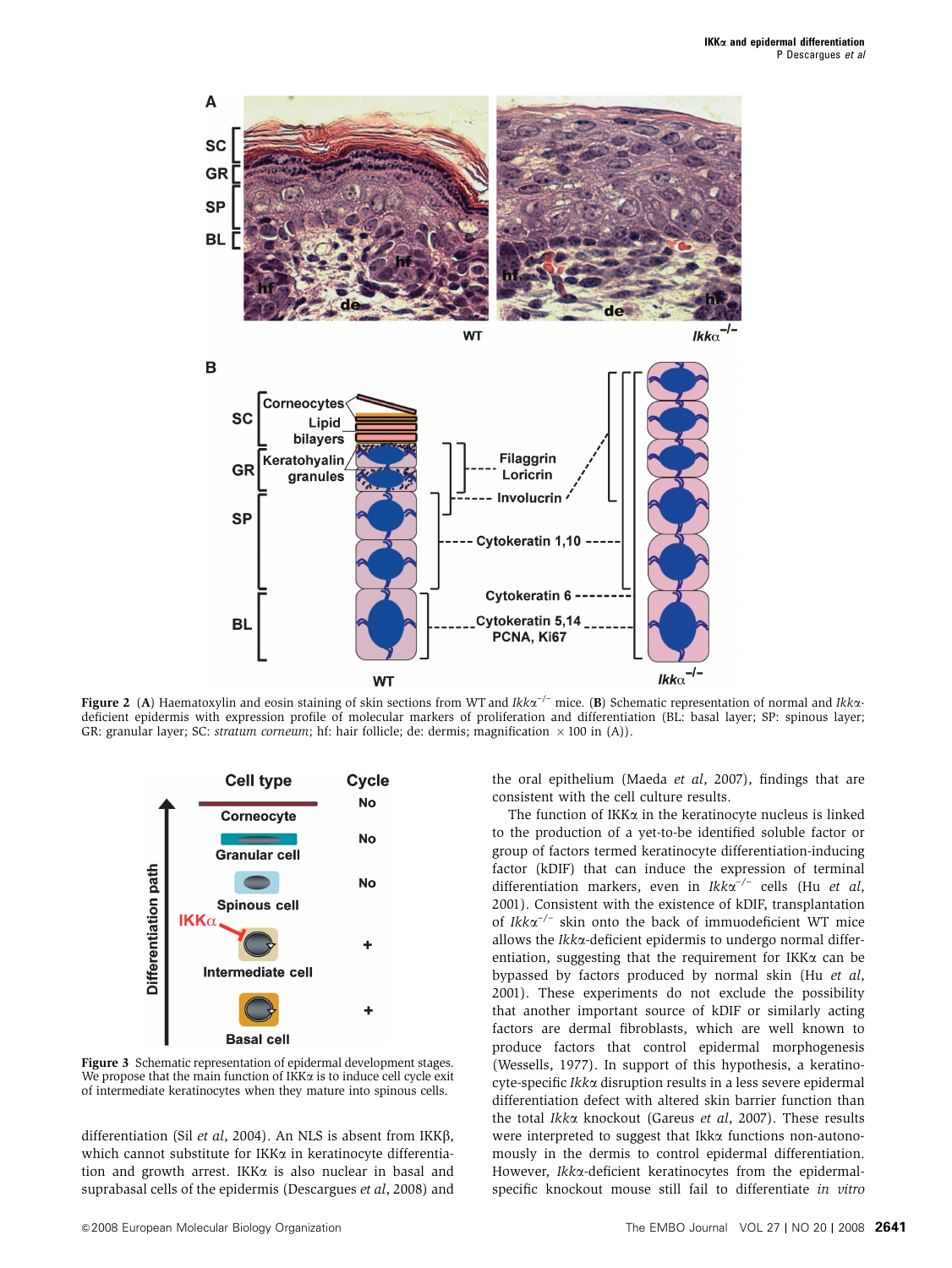[\(Gareus](#page-6-0) et al, 2007), similar to keratinocytes from total Ikk $\alpha$ knockout mice (Hu et al[, 2001](#page-7-0)). Collectively, these results indicate that IKK $\alpha$  functions within epidermal keratinocytes and probably in dermal fibroblasts to induce keratinocyte differentiation. As keratinocyte-restricted expression of IKKa, unlike the keratinocyte-specific knockout, does not result in a differentiation defect (Sil et al[, 2004](#page-7-0)), it appears that the keratinocyte is the major site of  $IKK\alpha$  action with respect to keratinocyte differentiation and epidermal-directed morphogenetic events.

## **IKK**a **is a critical component of a Smad4-independent TGF**b**–Smad2/3 signalling pathway**

The most immediate effect of IKK $\alpha$  re-expression in Ikk $\alpha^{-/-}$ keratinocytes is cell cycle withdrawal, which precedes the expression of differentiation markers (Hu et al[, 2001\)](#page-7-0). Thus, to understand the molecular function of IKKa, we searched for cell cycle-related target genes, the expression of which is IKK $\alpha$  dependent. This search netted several genes encoding negative cell cycle regulators, the expression of which is downregulated in  $Ikk\alpha^{-/-}$  keratinocytes and epidermis, including Mad1 and Ovol1 [\(Descargues](#page-6-0) et al, 2008), which encode negative regulators of Myc. The c-Myc oncogene is thought to influence the balance between keratinocyte proliferation and differentiation, depending on the intensity and timing of its activity (Watt et al[, 2008](#page-8-0)). Mad1 is a basic region/helix-loop-helix/leucine zipper transcriptional regulator that dimerizes with Max to form Mad:Max heterodimers that antagonize the transcriptional function of Myc:Max dimers (Ayer et al[, 1993; Grandori](#page-6-0) et al, 2000).  $Mad1^{-/-}$ mice, however, are viable, phenotypically normal [\(Foley](#page-6-0) et al[, 1998](#page-6-0); [Grandori](#page-6-0) et al, 2000) and do not show any epidermal defect. Most likely, other Mad genes, including Mad2, Mad3 and Mad4, are functionally redundant with Mad1 and compensate for its loss. Indeed Mad2 and Mad3 are also induced in keratinocytes in an IKKa-dependent manner (unpublished data). Ovol1 is a zinc-finger-containing transcription factor, which, similar to Mad1, is also expressed in differentiating suprabasal keratinocytes (Dai et al[, 1998;](#page-6-0) [Descargues](#page-6-0) et al, 2008). Ovol1<sup>-/-</sup> adult mice present with aberrant hair formation but normal epidermal differentiation (Dai et al[, 1998\)](#page-6-0). However, the suprabasal epidermis of  $Ovol1^{-/-}$  embryos shows increased proliferation and in vitro,  $Ovol1^{-/-}$  keratinocytes fail to exit the cell cycle in response to growth-inhibitory signals, such as high  $Ca^{2+}$  or TGF $\beta$  (Nair *et al*[, 2006](#page-7-0)). This defect may be explained in part by abnormal upregulation of c-Myc, which is a direct target of Ovol1 in keratinocytes (Nair et al[, 2006](#page-7-0)). Thus, IKK $\alpha$  controls keratinocyte proliferation and cycling through the regulation of several Myc antagonists to allow keratinocytes to embark on their differentiation pathway (Figure 4). Interestingly, another TGFb-related mechanism involving Smad3/4 and E2F4/5 transcription factors has been shown earlier to directly inhibit c-Myc expression in keratinocytes [\(Chen](#page-6-0) et al[, 2002](#page-6-0)) (Figure 4). Although this signalling pathway triggers antiproliferative effects of TGFb in keratinocytes, its impact on keratinocyte differentiation is unknown.

Mad1 and Ovol1 are involved in the inhibition of keratinocyte proliferation induced by  $TGF\beta$  family members



Figure 4 TGFß-related signalling pathway controlling Myc activity in keratinocytes. The IKK<sub>a</sub>-Smad2/3 axis induces Mad1 and Ovol 1 expression on  $TGF\beta$  stimulation. These proteins may inhibit the activity and expression of Myc, inducing in turn keratinocyte cycle exit and differentiation. Interestingly, a TGF $\beta$ –Smad3/4 signalling pathway, which is not associated with IKKa, but functions in cooperation with E2F4/5 transcription factors, has also been shown to negatively control c-Myc expression in keratinocytes (Chen et al[, 2002](#page-6-0)).

[\(Vastrik](#page-8-0) et al, 1995; Gomis et al[, 2006\)](#page-6-0), suggesting a link between IKK $\alpha$  and the TGF $\beta$  signalling pathway. TGF $\beta$  family members, including TGFbs, activins and BMPs, are cytokines that control cell growth, differentiation and deposition of extracellular matrix through binding to heterodimeric cell surface receptor complexes composed of type I and II subunits, and intracellular Smad transcription factors [\(Shi and](#page-7-0) [Massague, 2003](#page-7-0); [Feng and Derynck, 2005;](#page-6-0) [Schmierer and Hill,](#page-7-0) [2007](#page-7-0)). The eight mammalian Smad proteins are divided into three distinct groups: receptor-activated Smads (R-Smads: Smad1, Smad2, Smad3, Smad5 and Smad8), a unique common Smad mediator (Co-Smads: Smad4) and inhibitory Smads (i-Smads: Smad6 and Smad7). On ligand binding, the type II receptor activates the type I receptor through its kinase domain, and the type I receptor in turn phosphorylates R-Smads. The activated R-Smads form heterodimeric complexes with Smad4, which accumulate in the nucleus and directly repress or activate specific target genes [\(Shi and](#page-7-0) [Massague, 2003;](#page-7-0) [Feng and Derynck, 2005;](#page-6-0) [Schmierer and](#page-7-0) [Hill, 2007](#page-7-0)).

TGF<sub>B</sub> family members, their receptors and Smad transcription factors are abundantly expressed in epidermal keratinocytes, suggesting homoeostatic and regulatory functions (He et al[, 2001;](#page-7-0) Li et al[, 2003](#page-7-0)). Phosphorylated Smad2 and Smad3 proteins are concentrated in the nuclei of basal and suprabasal keratinocytes, whereas nuclear Smad4 staining is more preeminent in basal cells ([Descargues](#page-6-0) et al, 2008). Nonetheless, alterations of TGF<sub>β</sub> signalling in transgenic/ knockout mice have often resulted only in minor epidermal defects, thereby obscuring its exact functions in this tissue (Li et al[, 2003\)](#page-7-0). We recently found that IKK $\alpha$  interacts strongly with Smad3 and weakly with Smad2, but does not bind Smad4 ([Descargues](#page-6-0) et al, 2008). IKK $\alpha$  associates with the C-terminal MH2 domain of Smad3 through its kinase domain (unpublished observations). The R-Smad MH2 domain is known to be essential for trans-activation, phosphorylation by type I receptors and Smad4 binding ([Massague, 2000;](#page-7-0) [Feng](#page-6-0) [and Derynck, 2005\)](#page-6-0). On stimulation by TGF $\beta$ 1, IKK $\alpha$  and Smad3 form a transcriptional complex that accumulates in the keratinocyte nucleus to directly control the transcription of Mad1 [\(Descargues](#page-6-0) et al, 2008). Similar findings were made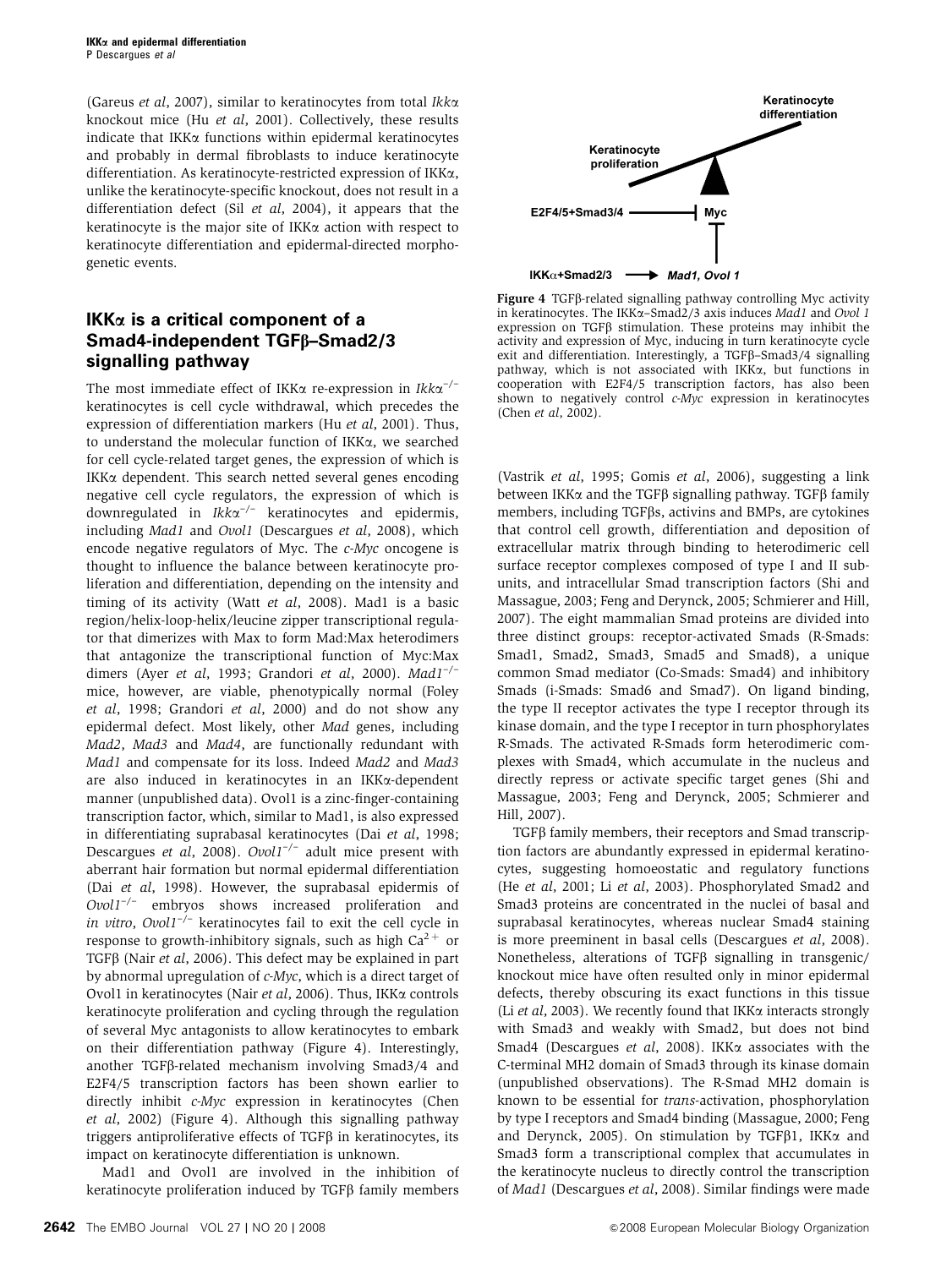for *Ovol1* (unpublished data). In  $Ikk\alpha^{-/-}$  keratinocytes stimulated with TGFB1, Smad3 is no longer recruited to the Mad1 regulatory region despite its normal association with Smad4. Furthermore, nuclear staining for activated Smad2 and Smad3 is dramatically diminished in the  $Ikk\alpha^{-/-}$  epidermis [\(Descargues](#page-6-0) et al, 2008). Taken together, these results indicate that IKKa is required for nuclear accumulation and chromatin recruitment of phosphorylated Smad2 and Smad3 to IKK $\alpha$ -regulated genes in response to TGF $\beta$ 1. Interestingly, activin A, an important regulator of epidermal differentiation [\(Owens](#page-7-0) et al, 2008), is involved in the induc-tion of Mad1 expression in keratinocytes [\(Werner](#page-8-0) et al, 2001). As a result, one may speculate that the IKK $\alpha$ –Smad2/3 complex forms and activates anti-Myc genes, including Mad1, on activin A signals. As activin A also downregulates the Id1, Id2 and Id3 genes in keratinocytes [\(Rotzer](#page-7-0) et al, [2006](#page-7-0)), it could also be interesting to analyse whether this signalling pathway depends on IKKa. Finally, we found that kDIF functions downstream of the IKKa–Smad2/3 signalling pathway as it can induce differentiation of  $Ikk\alpha^{-/-}$  keratinocytes without inducing Mad1 expression (Figure 5). Exactly how kDIF functions and what it is composed of remain to be determined.

The results mentioned above provided the first clear evidence for a critical function for Smad transcription factors in epidermal differentiation. Although Smad3 deficiency alone does not result in any cutaneous defect (Zhu [et al](#page-8-0), [1998](#page-8-0); Datto et al[, 1999;](#page-6-0) Yang et al[, 1999\)](#page-8-0) and the loss of



Figure 5 Mad1 expression is not induced by kDIF-mediated keratinocyte differentiation. Conditioned medium from WT keratinocytes, which contains kDIF as shown earlier (Hu *et al*[, 2001](#page-7-0)), failed<br>to induce Mad1 expression in Ikkα<sup>-/–</sup> keratinocytes while leading to keratinocyte differentiation as indicated by filaggrin expression. Only the re-expression of IKK $\alpha$  in Ikk $\alpha^{-/-}$  keratinocytes infected with adenovirus encoding this protein (Ad-IKK $\alpha$ ) induces Mad1 expression.

Smad2 leads to early embryonic lethality [\(Nomura and Li,](#page-7-0) [1998](#page-7-0); [Waldrip](#page-8-0) et al, 1998; [Weinstein](#page-8-0) et al, 1998; [Heyer](#page-7-0) et al, [1999](#page-7-0)), loricrin and filaggrin expression is barely detectable in E15.5 embryos lacking both Smad3 alleles and one Smad2 allele in their epidermis ([Descargues](#page-6-0) et al, 2008). Similarly, siRNA-mediated Smad2 knockdown in Smad3-deficient keratinocytes inhibited the expression of loricrin and filaggrin, as well as Mad1, in response to high  $Ca^{2+}$  ([Descargues](#page-6-0) *et al*, [2008](#page-6-0)). These results suggest that Smad2 and Smad3 are functionally redundant. The importance of the TGFb– Smad2/3–IKKa axis for proper epidermal differentiation is also underscored by the analysis of transgenic mice in which the i-Smad Smad7 is inducibly expressed in the epidermis, resulting in defective expression of loricrin and filaggrin and failed stratum corneum formation ([Descargues](#page-6-0) et al, 2008). Consequently, these mutant mice display epidermal hyperplasia due to abnormal proliferation of suprabasal keratinocytes and loss of nuclear IKKa and Mad1 [\(Descargues](#page-6-0) et al, [2008](#page-6-0)).

Surprisingly, this new TGF $\beta$  response pathway centred around Smad2/3–IKKa complex formation is independent of Smad4. Smad4-deficient keratinocytes display normal Mad1 expression [\(Descargues](#page-6-0) et al, 2008) and undergo terminal differentiation in response to high  $Ca^{2+}$  (unpublished data). These results are consistent with the phenotype of mice with epidermal-specific deletion of Smad4 (Smad4 $\overline{\Delta}/\Delta$ mice). These mice present with degeneration of hair follicles and dermal cysts that progress to skin tumours in old animals, but do not show any perturbated epidermal differentiation and stratum corneum formation (Yang et al[, 2005;](#page-8-0) Qiao et al[, 2006\)](#page-7-0). Furthermore, activated Smad2 and Smad3, as well as IKKa, are normally localized in the nuclei of  $Smad4^{\Delta/\Delta}$  keratinocytes, which display normal Mad1 expression [\(Descargues](#page-6-0) et al, 2008). Taken together, these results strongly indicate that Smad4 is not required for epidermal differentiation. The Smad4 independence of the TGFb– Smad2/3–IKKa signalling pathway is reminiscent of another TGFb signalling operative during erythroid development in which TIF1 $\gamma$  (also called TRIM33 or ectodermin) replaces Smad4 (He et al[, 2006](#page-7-0)). However, TIF1 $\gamma$  is a RING-type ubiquitin ligase that can target Smad4 to degradation and can therefore function as a negative regulator of Smad4 dependent TGF $\beta$  signalling [\(Dupont](#page-6-0) et al, 2005). Hence the exact function of TIF1 $\gamma$  in TGF $\beta$  signalling is not fully understood, and it is not known whether it affects the IKKadependent pathway.

### **IKK**a **and squamous cell carcinoma**

IKKa was recently identified as a tumour suppressor in squamous cell carcinoma (SCC) (Liu et al[, 2006](#page-7-0); [Maeda](#page-7-0) et al[, 2007](#page-7-0)). SCC is a cancer derived from squamous epithelia of the skin (epidermis), head and neck tissues (mouth, throat, oral and nasal cavities, esophagus) as well as other sites. SCC is the second most common skin cancer in Caucasians with an estimated incidence of 100 000–150 000 new cases per year in the United States ([Johnson](#page-7-0) et al, 1992). Sun exposure and immune suppression increase the risk of SCC development and so does tobacco use [\(Rudolph and](#page-7-0) [Zelac, 2004](#page-7-0); [Hampton, 2005](#page-6-0)). SCC of the oral cavity is one of the most prevalent cancers of the head and neck region with a worldwide incidence of 300 000 new cases per year, the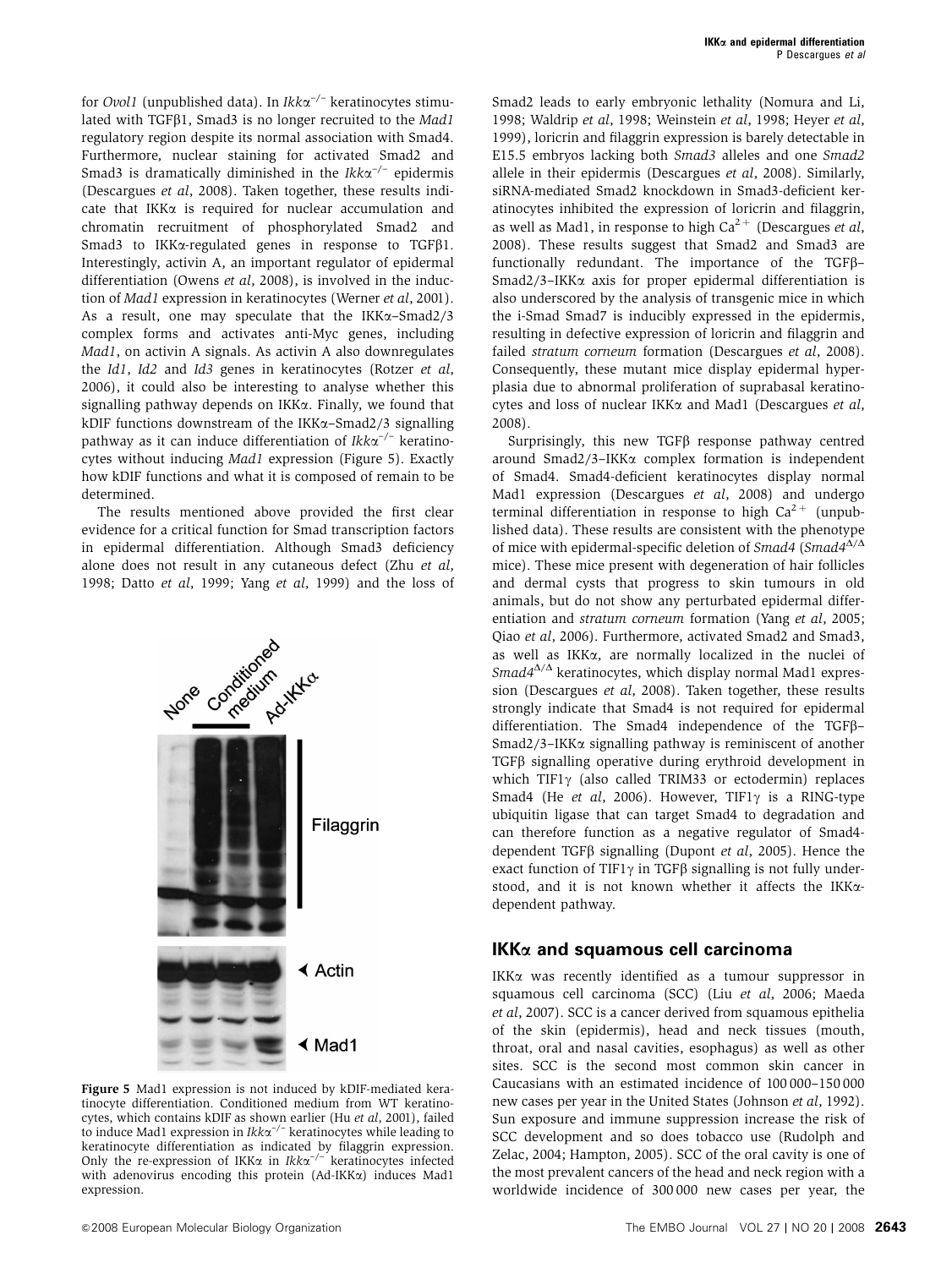<span id="page-5-0"></span>occurrence of which is linked to tobacco use and betel nut chewing [\(Silverman, 2001\)](#page-7-0). SCCs of the oral cavity are more aggressive than those developing from the skin, and are associated with a 5-year survival rate of about 50–55% [\(Silverman, 2001](#page-7-0)).

Molecular changes in SCCs are characterized by a marked heterogeneity and include activation of oncogenes, such as RAS, MYC, EGFR and Cyclin D1, as well inactivation of tumour suppressors, including p53 and p16 [\(Hardisson,](#page-7-0) [2003](#page-7-0)). These genetic alterations are thought to influence malignant keratinocyte behaviour and tumour progression, but the precise molecular pathogenesis of SCC is poorly understood. Interestingly, mutations in exon 15 of the  $IKK\alpha$ locus were described in a few high-grade and poorly differentiated human SCCs of the skin and were shown to be associated with reduced IKKa expression (Liu et al[, 2006](#page-7-0)). However, it seems that downregulation of IKKa due to epigenetic silencing of the  $IKK\alpha$  locus is a more common occurrence seen in close to 30% of invasive oral SCCs ([Maeda](#page-7-0) et al[, 2007\)](#page-7-0). It was also reported that overexpression of IKK $\alpha$ in the suprabasal compartment, which results in increased epidermal differentiation and reduced keratinocyte proliferation, inhibits chemically induced SCC formation and progression in mice (Liu et al[, 2006](#page-7-0)). These results, together with enhanced SCC incidence in  $Ikk\alpha^{+/-}$  mice subjected to twostage skin carcinogenesis and loss of Ikka heterozygosity in the tumours, provide evidence that IKK $\alpha$  is a tumour suppressor in the epidermis (Liu et al[, 2006;](#page-7-0) Park et al[, 2007](#page-7-0)). This function of IKK $\alpha$  is probably mediated through the

control of keratinocyte proliferation. The loss of nuclear IKKa contributes to malignant conversion of keratinocytes into less differentiated and proliferative carcinoma cells. However, a recent study has suggested that increased IKK $\alpha$ may be found in acantholytic SCC (ASCC) ([Moreno-](#page-7-0)[Maldonado](#page-7-0) et al, 2008), an histologic variant of SCC showing positive staining for CKs [\(Rinker](#page-7-0) et al, 2001). Unfortunately, the authors of that study have not carefully analysed whether ASCCs present with loss of nuclear IKK $\alpha$ , which would make their results more consistent with other studies mentioned above.

SCC and other carcinoma cells are known to overproduce  $TGF\beta1$  to modify their microenvironment through local immunosupression, extracellular matrix remodelling and neoangiogenesis, and these changes are required for tumour progression and invasiveness (Oft et al[, 1996, 1998; Siegel](#page-7-0) [and Massague, 2003;](#page-7-0) Li et al[, 2005a, 2006](#page-7-0)). At the same time, carcinoma cells become resistant to TGFb-induced growth arrest [\(Siegel and Massague, 2003;](#page-7-0) Li et al[, 2005a, 2006](#page-7-0)). Altered IKK $\alpha$  function may contribute, at least in part, to acquired resistance to  $TGF\beta1$ -induced growth arrest.

#### **Conclusions and future directions**

Although IKKa was first identified as a catalytic subunit of the IKK complex, which mediates NF-kB activation ([DiDonato](#page-6-0) et al[, 1997](#page-6-0); [Mercurio](#page-7-0) et al, 1997; [Regnier](#page-7-0) et al, 1997; [Zandi](#page-8-0) et al[, 1997](#page-8-0)), it has quickly emerged as a multifunctional protein with several unexpected and surprising activities. In



Figure 6 (A) In the canonical TGF $\beta$  signalling pathway, ligands signal through type I and II transmembrane protein kinase receptors. After TGFb binding, type II receptor recruits and phosphorylates type I receptor, which in turn activates R-Smads. Phosphorylated R-Smads oligomerize with the co-Smad Smad4 and accumulate in the nucleus where they interact with DNA and transcription factors to regulate the expression of target genes. (B) During epidermal terminal differentiation, TGF $\beta$ 1 stimulation of keratinocytes induces the formation of a complex between activated Smad2/3 and IKKa. This complex accumulates in keratinocyte nuclei independently of the presence of Smad4 and controls the transcriptional activation of Mad1 and Ovol1 probably with the cooperation of other transcription factors such as IRF6. The Smad4independent TGFb–Smad2/3–IKKa axis is required for cell cycle exit and induction of terminal differentiation of keratinocytes.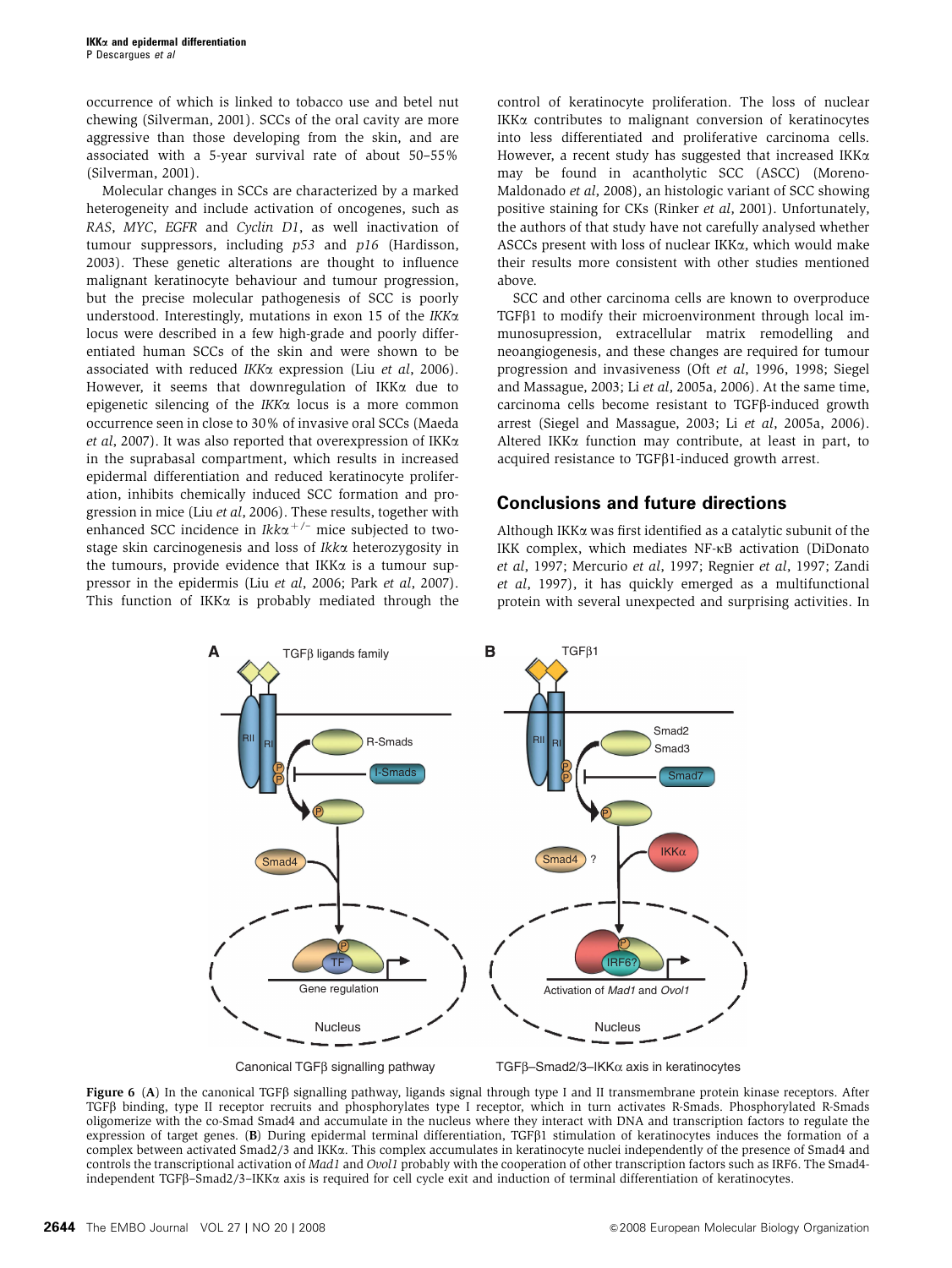<span id="page-6-0"></span>the epidermis, IKKa has turned out to be a critical regulator of keratinocyte proliferation, differentiation and oncogenic transformation, and this function is completely unrelated to its protein kinase activity or NF-kB signalling. Instead, IKKa functions as a cofactor for Smad2/3 in a Smad4-independent pathway that inhibits keratinocytes proliferation (Descargues et al, 2008) ([Figure 6](#page-5-0)). In this capacity, IKK $\alpha$  is required for the induction of a specific subset of  $TGF\beta$ -responsive genes that include the Myc antagonists Mad1 and Ovol1, but is not needed for other well-known TGF $\beta$  target genes, such as  $p21$ , p15 and p27, encoding inhibitors of cyclin-dependent kinases (CDKs) (Descargues et al, 2008). This is reminiscent of the two different classes of antiproliferative gene responses: Myc repression and inhibition of CDKs, respectively, that are induced during TGFb-mediated cell cycle arrest ([Massague](#page-7-0) et al[, 2000](#page-7-0)). It is attractive to speculate that the tumour suppressive function of  $IKK\alpha$  is exerted through this pathway as well.

Other proteins may be part of the TGF $\beta$ –Smad2/3–IKK $\alpha$ signalling pathway, as revealed by two mouse models with functional alterations of  $14-3-3\sigma$  (repeated epilation mutant mice) and IRF6, the disruption of which faithfully mimics the phenotype of  $Ikk\alpha^{-/-}$  mice ([Herron](#page-7-0) *et al*, 2005; Li *et al*[, 2005b;](#page-7-0) [Ingraham](#page-7-0) et al, 2006; [Richardson](#page-7-0) et al, 2006).  $14-3-3\sigma$ belongs to a family of adaptors that can interact with target proteins in a sequence-specific manner, although its exact function is poorly understood ([Mhawech, 2005](#page-7-0)). It was reported that IKK $\alpha$  may protect the  $14-3-3\sigma$  locus from hypermethylation in keratinocytes by interacting with histone H3 (Zhu et al[, 2007\)](#page-8-0). In that study, the authors showed that 14-3-3 $\sigma$  is downregulated in Ikk $\alpha^{-/-}$  keratinocytes, suggesting

#### **References**

- Ayer DE, Kretzner L, Eisenman RN (1993) Mad: a heterodimeric partner for Max that antagonizes Myc transcriptional activity. Cell 72: 211–222
- Candi E, Dinsdale D, Rufini A, Salomoni P, Knight RA, Mueller M, Krammer PH, Melino G (2007) TAp63 and DeltaNp63 in cancer and epidermal development. Cell Cycle 6: 274–285
- Candi E, Schmidt R, Melino G (2005) The cornified envelope: a model of cell death in the skin. Nat Rev Mol Cell Biol 6: 328–340
- Chen CR, Kang Y, Siegel PM, Massague J (2002) E2F4/5 and p107 as Smad cofactors linking the TGFbeta receptor to *c-myc* repression. Cell 110: 19–32
- Dai X, Schonbaum C, Degenstein L, Bai W, Mahowald A, Fuchs E (1998) The ovo gene required for cuticle formation and oogenesis in flies is involved in hair formation and spermatogenesis in mice. Genes Dev 12: 3452–3463
- Datto MB, Frederick JP, Pan L, Borton AJ, Zhuang Y, Wang XF (1999) Targeted disruption of Smad3 reveals an essential role in transforming growth factor beta-mediated signal transduction. Mol Cell Biol 19: 2495–2504
- Derynck R, Zhang YE (2003) Smad-dependent and Smad-independent pathways in TGF-beta family signalling. Nature 425: 577–584
- Descargues P, Sil AK, Sano Y, Korchynskyi O, Han G, Owens P, Wang XJ, Karin M (2008) IKKalpha is a critical coregulator of a Smad4-independent TGFbeta–Smad2/3 signaling pathway that controls keratinocyte differentiation. Proc Natl Acad Sci USA 105: 2487–2492
- DiDonato JA, Hayakawa M, Rothwarf DM, Zandi E, Karin M (1997) A cytokine-responsive IkappaB kinase that activates the transcription factor NF-kappaB. Nature 388: 548-554
- Dupont S, Zacchigna L, Cordenonsi M, Soligo S, Adorno M, Rugge M, Piccolo S (2005) Germ-layer specification and control of cell growth by Ectodermin, a Smad4 ubiquitin ligase. Cell 121: 87–99

that this gene is a downstream target of IKK $\alpha$  (Zhu *[et al](#page-8-0)*, [2007](#page-8-0)). The human IRF6 locus is defective in Van der Woude (VWS, OMIM: 119300) and popliteal pterygium (PPS, OMIM: 11500) syndromes, which are characterized by orofacial defects such as cleft lip and palate (Kondo et al[, 2002](#page-7-0)). IRF6 belongs to a family of transcription factors that share a highly conserved helix-turn-helix DNA-binding domain and a less conserved protein-binding domain. Interestingly, this protein-binding domain is related to the C-terminal MH2 domain of Smad proteins and has been referred to SMIR (Smad and IRF) domain (Eroshkin and Mushegian, 1999). As DNA binding by Smad transcription factors depends on their association with other DNA-bound transcription factors (Derynck and Zhang, 2003; [ten Dijke and Hill, 2004](#page-8-0)), one can speculate that IRF6 may be a component of the Smad2/3–  $IKK\alpha$  transcriptional complex that accumulates in the keratinocyte nucleus to induce the obligatory cell cycle exit that precedes terminal differentiation [\(Figure 6](#page-5-0)). In addition, IKKa may also interact with other transcription factors, such as RARs to control epidermal barrier formation (Gareus et al, 2007). The identification of other IKK $\alpha$ -interacting proteins and additional IKKa target genes will provide an ever better understanding of how this critical regulator of epidermal proliferation and differentiation carries out its daily work.

#### **Acknowledgements**

This study was supported by The International Human Frontier Science Program Organization (to PD), National Institutes of Health grants (to MK) and an American Cancer Society Research Professorship (to MK).

- Elias PM (2004) The epidermal permeability barrier: from the early days at Harvard to emerging concepts. J Invest Dermatol 122: xxxvi–xxxix
- Eroshkin A, Mushegian A (1999) Conserved transactivation domain shared by interferon regulatory factors and Smad morphogens. J Mol Med 77: 403–405
- Feng XH, Derynck R (2005) Specificity and versatility in tgf-beta signaling through Smads. Annu Rev Cell Dev Biol 21: 659–693
- Foley KP, McArthur GA, Queva C, Hurlin PJ, Soriano P, Eisenman RN (1998) Targeted disruption of the MYC antagonist MAD1 inhibits cell cycle exit during granulocyte differentiation. EMBO J 17: 774–785
- Fuchs E, Byrne C (1994) The epidermis: rising to the surface. Curr Opin Genet Dev 4: 725–736
- Fuchs E, Green H (1980) Changes in keratin gene expression during terminal differentiation of the keratinocyte. Cell 19: 1033–1042
- Gareus R, Huth M, Breiden B, Nenci A, Rosch N, Haase I, Bloch W, Sandhoff K, Pasparakis M (2007) Normal epidermal differentiation but impaired skin-barrier formation upon keratinocyterestricted IKK1 ablation. Nat Cell Biol 9: 461–469
- Gomis RR, Alarcon C, He W, Wang Q, Seoane J, Lash A, Massague J (2006) A FoxO-Smad synexpression group in human keratinocytes. Proc Natl Acad Sci USA 103: 12747–12752
- Grandori C, Cowley SM, James LP, Eisenman RN (2000) The Myc/ Max/Mad network and the transcriptional control of cell behavior. Annu Rev Cell Dev Biol 16: 653–699
- Gugasyan R, Voss A, Varigos G, Thomas T, Grumont RJ, Kaur P, Grigoriadis G, Gerondakis S (2004) The transcription factors c-rel and RelA control epidermal development and homeostasis in embryonic and adult skin via distinct mechanisms. Mol Cell Biol 24: 5733–5745
- Hampton T (2005) Skin cancer's ranks rise: immunosuppression to blame. JAMA 294: 1476–1480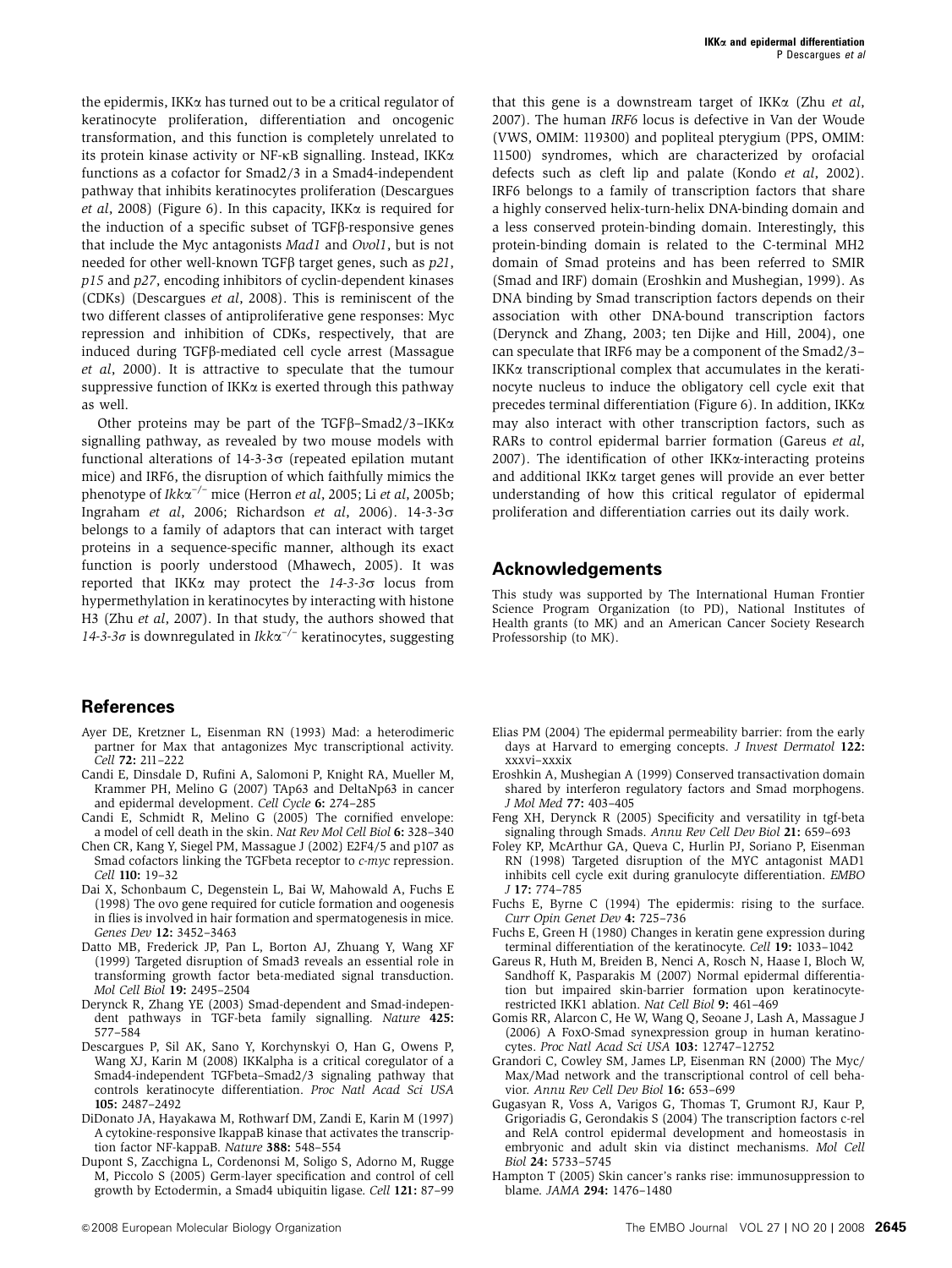<span id="page-7-0"></span>P Descargues et al

- Hardisson D (2003) Molecular pathogenesis of head and neck squamous cell carcinoma. Eur Arch Otorhinolaryngol 260: 502–508
- Hardman MJ, Sisi P, Banbury DN, Byrne C (1998) Patterned acquisition of skin barrier function during development. Development 125: 1541–1552
- He W, Cao T, Smith DA, Myers TE, Wang XJ (2001) Smads mediate signaling of the TGFbeta superfamily in normal keratinocytes but are lost during skin chemical carcinogenesis. Oncogene 20: 471–483
- He W, Dorn DC, Erdjument-Bromage H, Tempst P, Moore MA, Massague J (2006) Hematopoiesis controlled by distinct TIF1gamma and Smad4 branches of the TGFbeta pathway. Cell 125: 929–941
- Herron BJ, Liddell RA, Parker A, Grant S, Kinne J, Fisher JK, Siracusa LD (2005) A mutation in stratifin is responsible for the repeated epilation (Er) phenotype in mice. Nat Genet 37: 1210–1212
- Heyer J, Escalante-Alcalde D, Lia M, Boettinger E, Edelmann W, Stewart CL, Kucherlapati R (1999) Postgastrulation Smad2 deficient embryos show defects in embryo turning and anterior morphogenesis. Proc Natl Acad Sci USA 96: 12595–12600
- Hu Y, Baud V, Delhase M, Zhang P, Deerinck T, Ellisman M, Johnson R, Karin M (1999) Abnormal morphogenesis but intact IKK activation in mice lacking the IKKalpha subunit of IkappaB kinase. Science 284: 316–320
- Hu Y, Baud V, Oga T, Kim KI, Yoshida K, Karin M (2001) IKKalpha controls formation of the epidermis independently of NF-kappaB. Nature 410: 710–714
- Ingraham CR, Kinoshita A, Kondo S, Yang B, Sajan S, Trout KJ, Malik MI, Dunnwald M, Goudy SL, Lovett M, Murray JC, Schutte BC (2006) Abnormal skin, limb and craniofacial morphogenesis in mice deficient for interferon regulatory factor 6 (Irf6). Nat Genet 38: 1335–1340
- Johnson TM, Rowe DE, Nelson BR, Swanson NA (1992) Squamous cell carcinoma of the skin (excluding lip and oral mucosa). J Am Acad Dermatol 26 (3 Part 2): 467–484
- Kondo S, Schutte BC, Richardson RJ, Bjork BC, Knight AS, Watanabe Y, Howard E, de Lima RL, Daack-Hirsch S, Sander A, McDonald-McGinn DM, Zackai EH, Lammer EJ, Aylsworth AS, Ardinger HH, Lidral AC, Pober BR, Moreno L, Arcos-Burgos M, Valencia C et al (2002) Mutations in IRF6 cause Van der Woude and popliteal pterygium syndromes. Nat Genet 32: 285–289
- Koster MI, Dai D, Marinari B, Sano Y, Costanzo A, Karin M, Roop DR (2007) p63 induces key target genes required for epidermal morphogenesis. Proc Natl Acad Sci USA 104: 3255–3260
- Koster MI, Roop DR (2007) Mechanisms regulating epithelial stratification. Annu Rev Cell Dev Biol 23: 93–113
- Li AG, Koster MI, Wang XJ (2003) Roles of TGFbeta signaling in epidermal/appendage development. Cytokine Growth Factor Rev 14: 99–111
- Li AG, Lu SL, Han G, Hoot KE, Wang XJ (2006) Role of TGFbeta in skin inflammation and carcinogenesis. Mol Carcinog 45: 389–396
- Li AG, Lu SL, Han G, Kulesz-Martin M, Wang XJ (2005a) Current view of the role of transforming growth factor beta 1 in skin carcinogenesis. J Investig Dermatol Symp Proc 10: 110–117
- Li Q, Lu Q, Estepa G, Verma IM (2005b) Identification of 14-3-3sigma mutation causing cutaneous abnormality in repeated-epilation mutant mouse. Proc Natl Acad Sci USA 102: 15977–15982
- Li Q, Lu Q, Hwang JY, Buscher D, Lee KF, Izpisua-Belmonte JC, Verma IM (1999a) IKK1-deficient mice exhibit abnormal development of skin and skeleton. Genes Dev 13: 1322–1328
- Li Q, Van Antwerp D, Mercurio F, Lee KF, Verma IM (1999b) Severe liver degeneration in mice lacking the IkappaB kinase 2 gene. Science 284: 321–325
- Li ZW, Chu W, Hu Y, Delhase M, Deerinck T, Ellisman M, Johnson R, Karin M (1999c) The IKKbeta subunit of IkappaB kinase (IKK) is essential for nuclear factor kappaB activation and prevention of apoptosis. J Exp Med 189: 1839–1845
- Liu B, Park E, Zhu F, Bustos T, Liu J, Shen J, Fischer SM, Hu Y (2006) A critical role for I kappaB kinase alpha in the development of human and mouse squamous cell carcinomas. Proc Natl Acad Sci USA 103: 17202–17207
- M'Boneko V, Merker HJ (1988) Development and morphology of the periderm of mouse embryos (days 9–12 of gestation). Acta Anat (Basel) 133: 325–336
- Maeda G, Chiba T, Kawashiri S, Satoh T, Imai K (2007) Epigenetic inactivation of IkappaB Kinase-alpha in oral carcinomas and tumor progression. Clin Cancer Res 13: 5041–5047
- Massague J (2000) How cells read TGF-beta signals. Nat Rev Mol Cell Biol 1: 169–178
- Massague J, Blain SW, Lo RS (2000) TGFbeta signaling in growth control, cancer, and heritable disorders. Cell 103: 295–309
- Mercurio F, Zhu H, Murray BW, Shevchenko A, Bennett BL, Li J, Young DB, Barbosa M, Mann M, Manning A, Rao A (1997) IKK-1 and IKK-2: cytokine-activated IkappaB kinases essential for NF-kappaB activation. Science 278: 860–866
- Mhawech P (2005) 14-3-3 proteins—an update. Cell Res 15: 228–236
- Moreno-Maldonado R, Ramirez A, Navarro M, Fernandez-Acenero MJ, Villanueva C, Page A, Jorcano JL, Bravo A, Llanos Casanova M (2008) IKKalpha enhances human keratinocyte differentiation and determines the histological variant of epidermal squamous cell carcinomas. Cell Cycle 7: 2021–2029
- Nair M, Teng A, Bilanchone V, Agrawal A, Li B, Dai X (2006) Ovol1 regulates the growth arrest of embryonic epidermal progenitor cells and represses c-myc transcription. J Cell Biol 173: 253–264
- Nomura M, Li E (1998) Smad2 role in mesoderm formation, left-right patterning and craniofacial development. Nature 393: 786–790
- Oft M, Heider KH, Beug H (1998) TGFbeta signaling is necessary for carcinoma cell invasiveness and metastasis. Curr Biol 8: 1243–1252
- Oft M, Peli J, Rudaz C, Schwarz H, Beug H, Reichmann E (1996) TGF-beta1 and Ha-Ras collaborate in modulating the phenotypic plasticity and invasiveness of epithelial tumor cells. Genes Dev 10: 2462–2477
- Owens P, Han G, Li AG, Wang XJ (2008) The role of Smads in skin development. J Invest Dermatol 128: 783–790
- Park E, Zhu F, Liu B, Xia X, Shen J, Bustos T, Fischer SM, Hu Y (2007) Reduction in IkappaB kinase alpha expression promotes the development of skin papillomas and carcinomas. Cancer Res 67: 9158–9168
- Qiao W, Li AG, Owens P, Xu X, Wang XJ, Deng CX (2006) Hair follicle defects and squamous cell carcinoma formation in Smad4 conditional knockout mouse skin. Oncogene 25: 207–217
- Regnier CH, Song HY, Gao X, Goeddel DV, Cao Z, Rothe M (1997) Identification and characterization of an IkappaB kinase. Cell 90: 373–383
- Richardson RJ, Dixon J, Malhotra S, Hardman MJ, Knowles L, Boot-Handford RP, Shore P, Whitmarsh A, Dixon MJ (2006) Irf6 is a key determinant of the keratinocyte proliferation–differentiation switch. Nat Genet 38: 1329–1334
- Rinker MH, Fenske NA, Scalf LA, Glass LF (2001) Histologic variants of squamous cell carcinoma of the skin. Cancer Control 8: 354–363
- Rothwarf DM, Zandi E, Natoli G, Karin M (1998) IKK-gamma is an essential regulatory subunit of the IkappaB kinase complex. Nature 395: 297–300
- Rotzer D, Krampert M, Sulyok S, Braun S, Stark HJ, Boukamp P, Werner S (2006) Id proteins: novel targets of activin action, which regulate epidermal homeostasis. Oncogene 25: 2070–2081
- Rudolph R, Zelac DE (2004) Squamous cell carcinoma of the skin. Plast Reconstr Surg 114: 82e–94e
- Schmierer B, Hill CS (2007) TGFbeta-SMAD signal transduction: molecular specificity and functional flexibility. Nat Rev Mol Cell Biol 8: 970–982
- Segre JA (2006) Epidermal barrier formation and recovery in skin disorders. J Clin Invest 116: 1150-1158
- Seitz CS, Lin Q, Deng H, Khavari PA (1998) Alterations in NFkappaB function in transgenic epithelial tissue demonstrate a growth inhibitory role for NF-kappaB. Proc Natl Acad Sci USA 95: 2307–2312
- Shi Y, Massague J (2003) Mechanisms of TGF-beta signaling from cell membrane to the nucleus. Cell 113: 685–700
- Siegel PM, Massague J (2003) Cytostatic and apoptotic actions of TGF-beta in homeostasis and cancer. Nat Rev Cancer 3: 807–821
- Sil AK, Maeda S, Sano Y, Roop DR, Karin M (2004) IkappaB kinasealpha acts in the epidermis to control skeletal and craniofacial morphogenesis. Nature 428: 660–664
- Silverman Jr S. (2001) Demographics and occurrence of oral and pharyngeal cancers. The outcomes, the trends, the challenge. J Am Dent Assoc 132 (Suppl.): 7S–11S